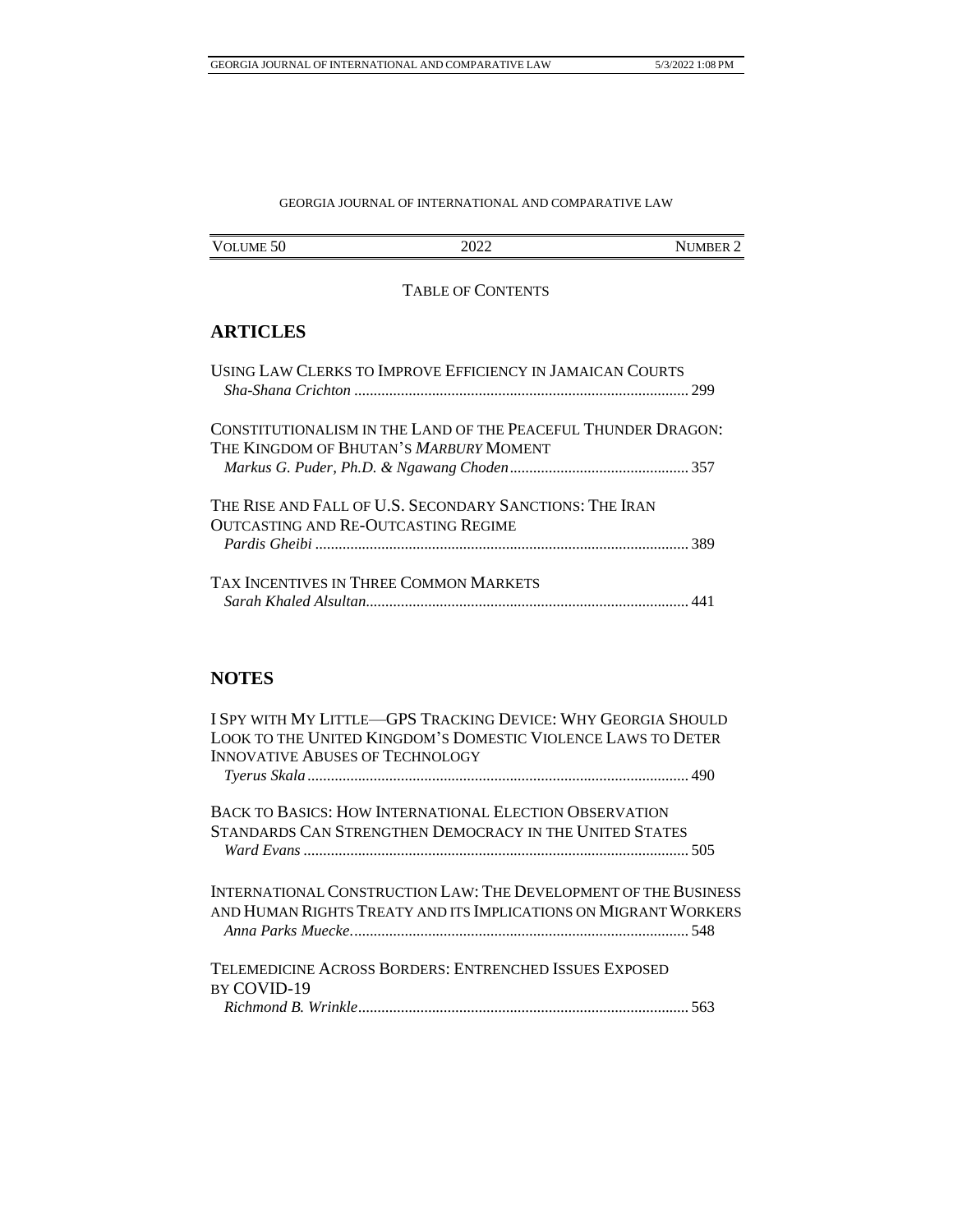### GEORGIA JOURNAL OF INTERNATIONAL AND COMPARATIVE LAW

# VOLUME 50 2022 NUMBER 2

#### **EXECUTIVE BOARD**

2021–2022

*Editor-in-Chief* KIMBERLEE STYPLE

*Executive Editors* BENJAMIN BACIA EMMANUEL KYEI

*Executive Managing Editor* BENJAMIN SCOTT CAUSEY

*Executive Articles Editor* DAVIS M. WRIGHT

*Senior Articles Editor* ELLENANN CURCIO

TYERUS R. SKALA RICHMOND BAXTER WRINKLE *Executive Conference Editor*

COLE M. HARPER

*Senior Conference Editor* KATHERINE PAYNE *Executive Online Editor* MEGAN A. BAILEY

#### **MANAGING BOARD**

*Conference Editors*

HALEY E. GLEERUP **BROOKS MCCOY** ANNA PARKS MUECKE

#### *Articles Editors*

MATTHEW MOORE AMBER D. PORTER SPENCER M. PRICE

*Notes Editors*

WARD EVANS MEG GRAHAM RORY HORDE MADISON IMMEL HARRISON LOFTIN TATIANA A. MOSBEY RILEY NICOLE RUPPEL SAMUEL STRICKLAND DANIEL ZIMMER

ALYSSA NELSON KAITLIN O'HARA JACOB SWANSTROM ANDREW VARAN CHRISTOPHER WEBB

LINDSEY KATHRYN ADAMS ALEXANDER STONE BALSER KEVIN WHITNEY BOYD AFRICA ARREANNA BUGGS RACHEL LEE BYERS ARADHANA CHANDRA GAVIN MICHAEL CHILDERS D. AARON COURT EMILY KAY CROWELL COLLIN MORGAN DOUGLAS VICTORIA MARIE HITEN PAUL ERIC HOTCHKISS

> *Faculty Advisor*  HARLAN G. COHEN

### **EDITORIAL BOARD**

TRISHA DENISE HYATT EDWIN FORD JENNINGS EMILY PATTERSON JOHNSON NICOLE DEMITRA KATAPODIS M. CLAIRE KIMBRELL JACOB NICHOLAS KOCH SOFIA MONTI KURTZ HAILEY SLOAN LAURIE FRANK GRIEVE LUMPKIN, IV SHEA RYAN MALONEY SARAH GRACE DAVIS MCCORD KATHLEEN MARIE MCGEAN

COPELENN CLARE MCMAHON NOAH CHRISTOPHER NIX R. SAM RALEY COURTNEY HILL ROBINSON ANNA CATHERINE SCARTZ ELLEN ELIZABETH SCOTT MALLORY LAUREN SOUTH SANTELA MICHELLE SPARKS CALEB WILLIAM THOMPSON MAHA SARWAR TOOR ELLEN THOMPSON WILLIAMS ARCHIE LOTANNA WILSON,JR.

*Publication Specialist*  KATIE MARIE VOYLES

*Senior Managing Editor* THOMAS DECATUR WHIDDON

*Executive Notes Editor* OLIVIA BENNETT LANDRUM

*Senior Notes Editor* TREVOR ECK

JACK CHAMBERS ELIOT COSS AUDREY CAMILLE CUNNINGHAM

> ALLISON WELDON ADKINS AUSTIN ALBERTSON CHARLOTTE BERBETTE DANIEL O. BETTIS ALEXANDRIA CLARK